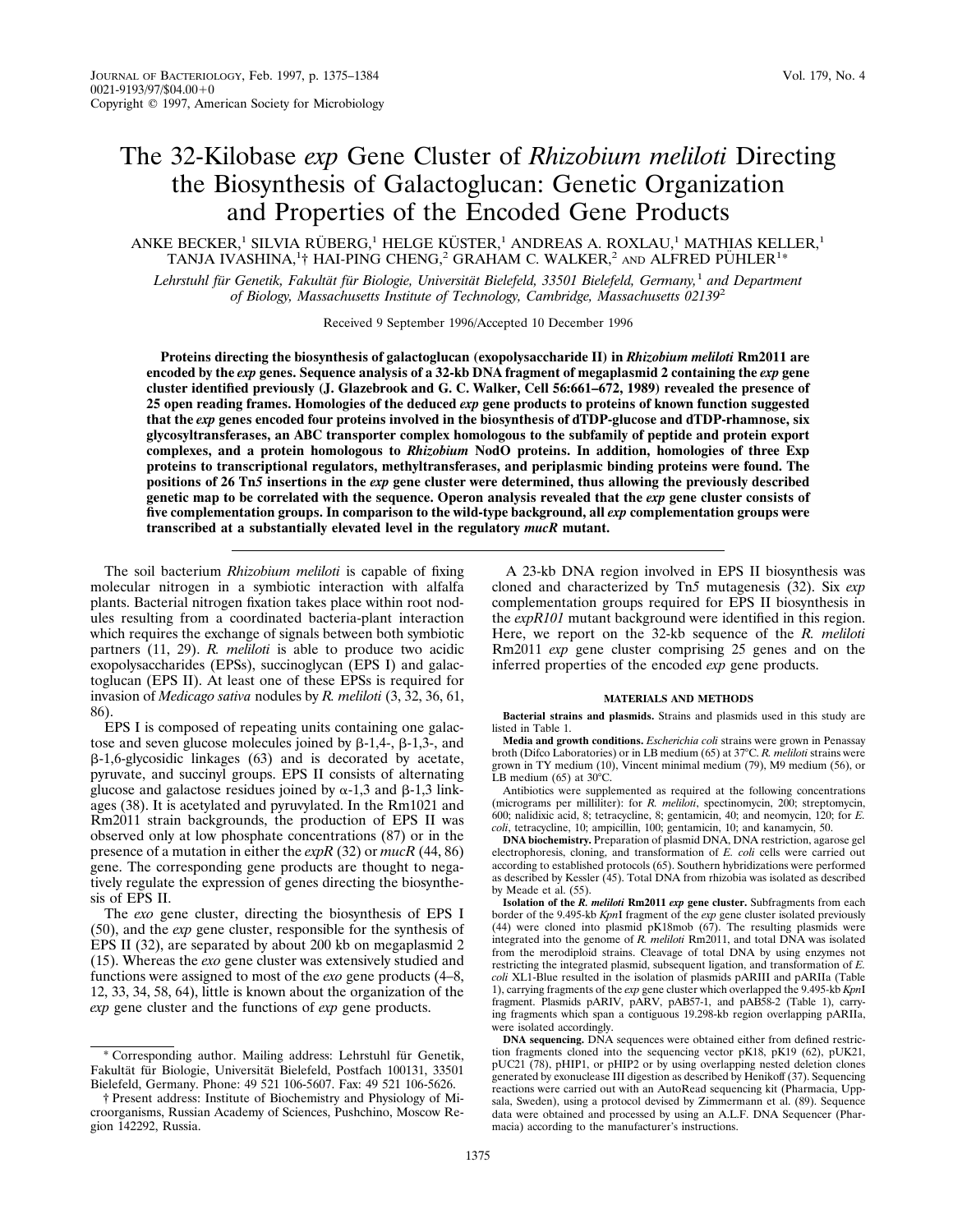| Strain or<br>plasmid            | Relevant properties                                                                                                           | Source or<br>reference |
|---------------------------------|-------------------------------------------------------------------------------------------------------------------------------|------------------------|
| R. meliloti<br>Rm1021<br>Rm2011 | Wild type, Nx <sup>r</sup> Sm <sup>r</sup><br>Wild type, Nx <sup>r</sup> Sm <sup>r</sup>                                      | F. Ausubel<br>14       |
| Rm0540                          | Rm2011. exoY0540::Tn5                                                                                                         | 57                     |
| Rm101                           | Rm2011, Spc <sup>r</sup> cassette of pHP45 $\Omega$ inserted into the <i>PmacI</i> site of <i>mucR</i> ( <i>mucR101</i> -Spc) | This work              |
| Rm3131                          | Rm2011, mucR31::Tn5                                                                                                           | 44                     |
| E. coli                         |                                                                                                                               |                        |
| XL1-Blue                        | recA1 lac [F' proAB lacI <sup>q</sup> Z $\Delta M15$ Tn10 (Tet <sup>r</sup> )] thi                                            | 13                     |
| $S17-1$                         | <i>E. coli</i> 294, <i>thi</i> RP4-2-Tc::Mu-Km::Tn7 integrated into the chromosome                                            | 69                     |
| Plasmid                         |                                                                                                                               |                        |
| pK18                            | Sequencing vector, pUC18 derivative, $lacZ\alpha$ Km <sup>r</sup>                                                             | 62                     |
| pK19                            | Sequencing vector, pUC19 derivative, $lacZ\alpha$ Km <sup>r</sup>                                                             | 62                     |
| pUK21                           | Sequencing vector, $lacZ\alpha$ Km <sup>r</sup>                                                                               | 78                     |
| pUC21                           | Sequencing vector, $lacZ\alpha$ Ap <sup>r</sup>                                                                               | 78                     |
| pHIP1                           | Sequencing vector, pK18 derivative, $lacZ\alpha$ Gm <sup>r</sup>                                                              | This work              |
| pHIP2                           | Sequencing vector, pK19 derivative, $lacZ\alpha$ Gm <sup>r</sup>                                                              | This work              |
| pK18mob                         | pUC18 derivative, $lacZ\alpha$ Km <sup>r</sup> , mob site                                                                     | 67                     |
| pK19mob                         | pUC19 derivative, $lacZ\alpha$ Km <sup>r</sup> , mob site                                                                     | 67                     |
| pAB2001                         | Promoterless lacZ-Gm interposon                                                                                               | 9                      |
| $pHP45\Omega$                   | pHP45 carrying an Spc <sup>r</sup> cassette                                                                                   | 25                     |
| pAR1                            | pK18mob containing a 9.495-kb KpnI fragment of the exp gene cluster                                                           | 44                     |
| pARIIa                          | pUC19 containing a 4.249-kb EcoRI-Bg/II fragment of the exp gene cluster                                                      | This work              |
| pARIII                          | pUC19 containing a 5.250-kb BgIII-EcoRI fragment of the exp gene cluster                                                      | This work              |
| pARIV                           | pUC19 containing a 4.973-kb BgIII-HindIII fragment of the exp gene cluster                                                    | This work              |
| pARV                            | pUC19 containing a 4.350-kb $KpnI$ fragment of the $exp$ gene cluster                                                         | This work              |
| pAB57-1                         | pUC18 containing a 10.879-kb HindIII-KpnI fragment of the $exp$ gene cluster                                                  | This work              |
| pAB58-2                         | pK18 containing a 4.435-kb BgIII-KpnI fragment of the exp gene cluster                                                        | This work              |
| pIForf24                        | pK18mob containing an internal 0.320-kb fragment of orf24 (nucleotides 469–788)                                               | This work              |
| pIForf25                        | pK19mob containing an internal 0.257-kb XhoI-SstI fragment of orf25                                                           | This work              |
| pKH4081                         | $pK19$ mob containing a 4.081-kb KpnI-HindIII fragment of the $exp$ gene cluster                                              | This work              |
| pHE842                          | $pK19$ mob containing a 0.842-kb HindIII-EcoRI fragment of the exp gene cluster                                               | This work              |
| p6414                           | $pK18$ mob containing a 1.203-kb fragment of the <i>exp</i> gene cluster (nucleotides 1654–2856)                              | This work              |
| p6415                           | $pK18$ mob containing a 0.854-kb fragment of the <i>exp</i> gene cluster (nucleotides 1654–2517)                              | This work              |

TABLE 1. Strains and plasmids used

Junctions of transposon Tn*5* insertions were sequenced by using the primer GAGAACACAGATTTAGCCCAG, complementary to the inverted repeats of Tn*5.*

**Analysis of nucleotide and protein sequences.** The nucleotide and amino acid sequences were analyzed by using the computer programs of Staden (70). Coding probabilities were calculated by the codon usage method (71), using an *R. meliloti* codon usage table as described by Buendia et al. (12). The amino acid sequences deduced from the nucleotide sequence were compared to the GenBank database, using the BLAST algorithm (1). Deduced amino acid sequences were analyzed for hydrophobicity as described by Eisenberg et al. (23) and for the presence of potential signal peptide sequences as described by von Heijne (80), using the PC/Gene software package (release 6.80; IntelliGenetics).

**Interposon mutagenesis.** Using appropriate restriction sites, a promoterless *lacZ*-Gm interposon (9) was inserted in both orientations into fragments of the *exp* gene region, which subsequently were subcloned into the mobilizable suicide vector pK18mob or pK19mob (67). Resulting hybrid plasmids were transferred from the broad-host-range mobilizing strain *E. coli* S17-1 (69) to *R. meliloti* 2011 as described by Simon (68). Homogenotization of the *lacZ*-Gm insertions was carried out as described by Masepohl et al. (54). All homogenotes were verified by Southern hybridization.

**EPS production.** Precipitation by cetyl pyrimidinium chloride or ethanol and quantification of EPS were performed as described by Müller et al. (57) after 10 days of cultivation in Vincent minimal medium (79) and morpholinepropanesulfonic acid (MOPS)-buffered medium containing 0.1 mM phosphate (60).

b**-Galactosidase assay of** *R. meliloti* **strains carrying** *lacZ***-Gm insertions.** *R. meliloti* strains were grown to an optical density (600 nm) of 0.6 to 0.8 in LB medium.  $\beta$ -Galactosidase activity was assayed and relative  $\beta$ -galactosidase units per cell number was calculated as described by Miller (56).

**Analysis of transcriptional organization.** Fragments of the *exp* gene cluster were subcloned into the mobilizable suicide vectors pK18mob and pK19mob (67). The *exp* genes encoded by the cloned fragments were transcribed opposite the orientation of the *lacZ*a promoter of pK18mob or pK19mob. Hybrid plasmids were transferred to *R. meliloti* 2011 *exp-lacZ*-Gm homogenotes. Integration of hybrid plasmids into the *R. meliloti* genome by single crossover events was selected by the vector-encoded antibiotic resistance. The recombination event between the homologous *exp* sequences of the plasmids and the *exp* gene cluster of the *R. meliloti* genome was verified by Southern hybridization. Transconjugants were assayed for  $\beta$ -galactosidase activities.

**Nucleotide sequence.** The nucleotide sequence of the *exp* gene cluster was deposited in the GenBank database under accession number Z79692.

### **RESULTS**

**Sequence analysis of a 32-kb DNA region carrying the** *R. meliloti exp* **gene cluster.** Previously, a 23-kb DNA region carrying *R. meliloti exp* genes directing the biosynthesis of galactoglucan was isolated and genetically characterized (32). To analyze the corresponding gene cluster from *R. meliloti* 2011 in more detail, overlapping subfragments spanning a contiguous 32-kb DNA region which contained the 23-kb *exp* gene cluster mentioned above were subcloned and sequenced. Open reading frames (ORFs) were identified as described in Materials and Methods, and their locations were correlated with the locations of the *exp* complementation groups previously defined by genetic analysis of Tn*5*-generated *exp* mutations (32).

Twenty-five ORFs were identified on the 32-kb fragment (Fig. 1C; Table 2). Data on an insertional mutagenesis of these ORFs allowing the identification of 22 *exp* genes will be presented below. The orientations and positions of 10 ORFs corresponded to the location of complementation group *expA*. Accordingly, these ORFs were designated *expA1* to *expA10*. The coding regions of *expA5* and *expA6* overlapped by 22 bp,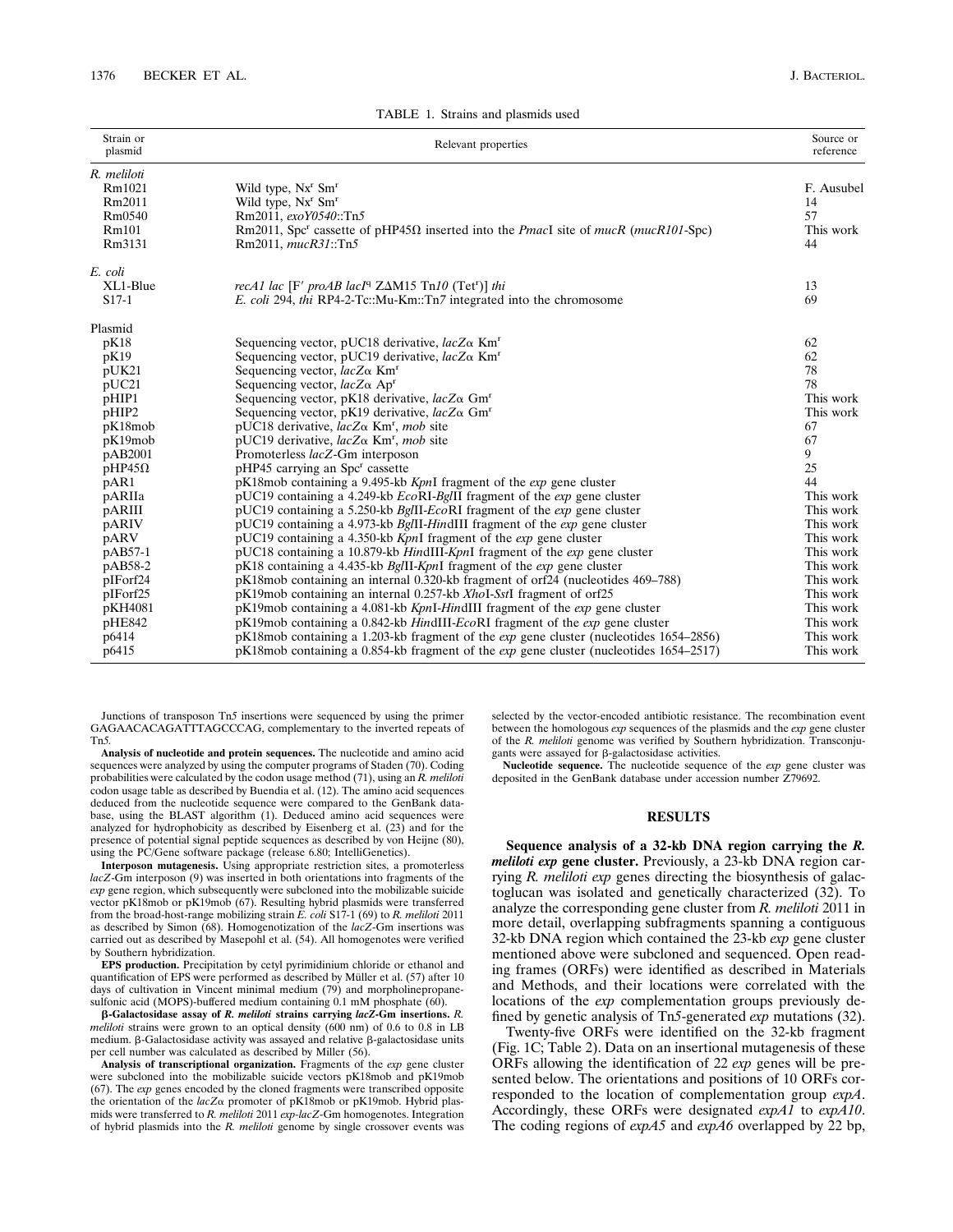

FIG. 1. Genetic organization of the *exp* gene cluster of *R. meliloti*. (A) *Eco*RI (E) restriction map of the *exp* gene cluster. (B) Positions and extents of *exp* complementation groups (32). (C) Positions and extents of ORFs identified by sequence analysis of the 32-kb fragment. (D) Positions of transposon Tn*5* (32), the *lacZ*-Gm interposon, and plasmid insertions. Transposons indicated by open hairpins blocked EPS II production in the *expR101* mutant background, whereas transposons denoted by filled hairpins prevented EPS II production in the *expR101* mutant background and plasmid induced EPS II production in the wild-type background (32). All Tn*5* insertion sites except insertion site 110 were determined by DNA sequencing. Interposon insertions denoted by open flags blocked EPS II production in the *mucR* mutant background, whereas filled flags indicate interposon mutations which did not prevent EPS II production in the *mucR* mutant background. Filled triangles indicate plasmid integration mutations that did not block EPS II production in the *mucR* mutant background.

whereas the coding regions of *expA7* and *expA8* overlapped by 5 bp. The overlap of the *expA7* and *expA8* coding regions might be indicative of a coupled translation of this pair of genes. Two ORFs belonging to complementation groups *expC* and *expG* were found upstream of *expA1*. Complementation group *expD* consists of two ORFs oriented opposite *expC*, and complementation group *expE* is comprised of at least six ORFs designated *expE1* to *expE6*. The start and stop codons of *expD1* and *expD2*, of *expE2* and *expE3*, and of *expE5* and *expE6* overlapped (**ATG**A). In these cases as well, the translation of these pairs of genes might also be coupled. Three further ORFs oriented in the same direction as *expE* were located downstream of Tn*5*

|            |                                             | Longest potential coding region |             | Largest deduced gene product |                         |  |
|------------|---------------------------------------------|---------------------------------|-------------|------------------------------|-------------------------|--|
| <b>ORF</b> | Putative ribosome-binding site <sup>a</sup> | Start at $nt^b$ :               | Stop at nt: | Length<br>(amino acids)      | Molecular<br>mass (kDa) |  |
| orf23      | ACTGGAGCGCACGTTTCAATGGAG                    | 2719                            | 1108        | 535                          | 58.7                    |  |
| expE8      | CTCGGGAATTCACATGCTC                         | 3807                            | 2833        | 325                          | 36.1                    |  |
| expE7      | GACGAAAGACTGTTTTCGGCCGATGGGC                | 5225                            | 3855        | 457                          | 50.9                    |  |
| expE6      | GCCGGAGCATGAGGAGTACCATGGCC                  | 7394                            | 5364        | 677                          | 72.5                    |  |
| expE5      | AAGGGGAAATCGATGGCT                          | 8095                            | 7394        | 234                          | 24.8                    |  |
| expE4      | GCCGAGGAGGCGGAGCGTGAGCATGCGC                | 9369                            | 8110        | 420                          | 46.7                    |  |
| expE3      | AACGAGGACCGCCGCATGAGC                       | 10211                           | 9369        | 281                          | 30.8                    |  |
| expE2      | GTCAGAGGAGTGGCGTGTGACG                      | 12457                           | 10211       | 749                          | 82.6                    |  |
| expE1      | CACGAAGAGGAGAAGCAGATGGCC                    | 13247                           | 12591       | 219                          | 22.1                    |  |
| expD2      | CGCGAAGGTACCGCATCATGAAC                     | 14943                           | 13525       | 473                          | 51.5                    |  |
| expD1      | ATTAGAAGATCGCCCCATGCGT                      | 16709                           | 14943       | 589                          | 63.3                    |  |
| expG       | ATTGGAAGTACGTTCCCAATGGAGAGAGGGATGAAC        | 16906                           | 17487       | 194                          | 21.8                    |  |
| expC       | ACTGACAAGTGGCTTATGAAGATGCAT                 | 17628                           | 18878       | 417                          | 46.0                    |  |
| expA1      | <b>TGCAAGAGTTGATGTCT</b>                    | 19065                           | 20534       | 490                          | 52.9                    |  |
| expA2      | AATAAGGAAAACTCGGACCTGATCGTGGTGCAATG         | 20557                           | 21669       | 371                          | 41.6                    |  |
| expA3      | CCCAGCAGGTGATGATC                           | 21800                           | 23203       | 468                          | 51.1                    |  |
| expA4      | TTCAAGAAGAAGGTCGATTGCATGCGT                 | 23241                           | 24416       | 392                          | 43.7                    |  |
| expA5      | GCGAGGTGTAATCGATGCGT                        | 24462                           | 25631       | 390                          | 44.0                    |  |
| expA6      | TGTGAGACCAACTTCCGCAATGCTC                   | 25609                           | 26790       | 394                          | 43.0                    |  |
| expA7      | ACCGGAGTGGGCGCATGAAG                        | 26816                           | 27694       | 293                          | 32.3                    |  |
| expA8      | GTCAGGGAGCTCTCGGATGCTT                      | 27690                           | 28250       | 187                          | 20.8                    |  |
| expA9      | CGTGGAGAAACCATGCGA                          | 28265                           | 29332       | 356                          | 40.2                    |  |
| expA10     | CATAGGCGGTCGGGAATGGAG                       | 29406                           | 30230       | 275                          | 28.9                    |  |
| orf24      | CCTGCAAAGCATGTGAAC                          | 336                             | 1034        | 233                          | 24.7                    |  |
| orf25      | AACAGGAGCGACCATGAAG                         | 31097                           | 30282       | 272                          | 31.3                    |  |

TABLE 2. Positions of genes and features of the predicted gene products encoded by *exp* genes

*<sup>a</sup>* Putative ribosome-binding sites are underlined, and potential start codons are in boldface.

*<sup>b</sup>* nt, nucleotides.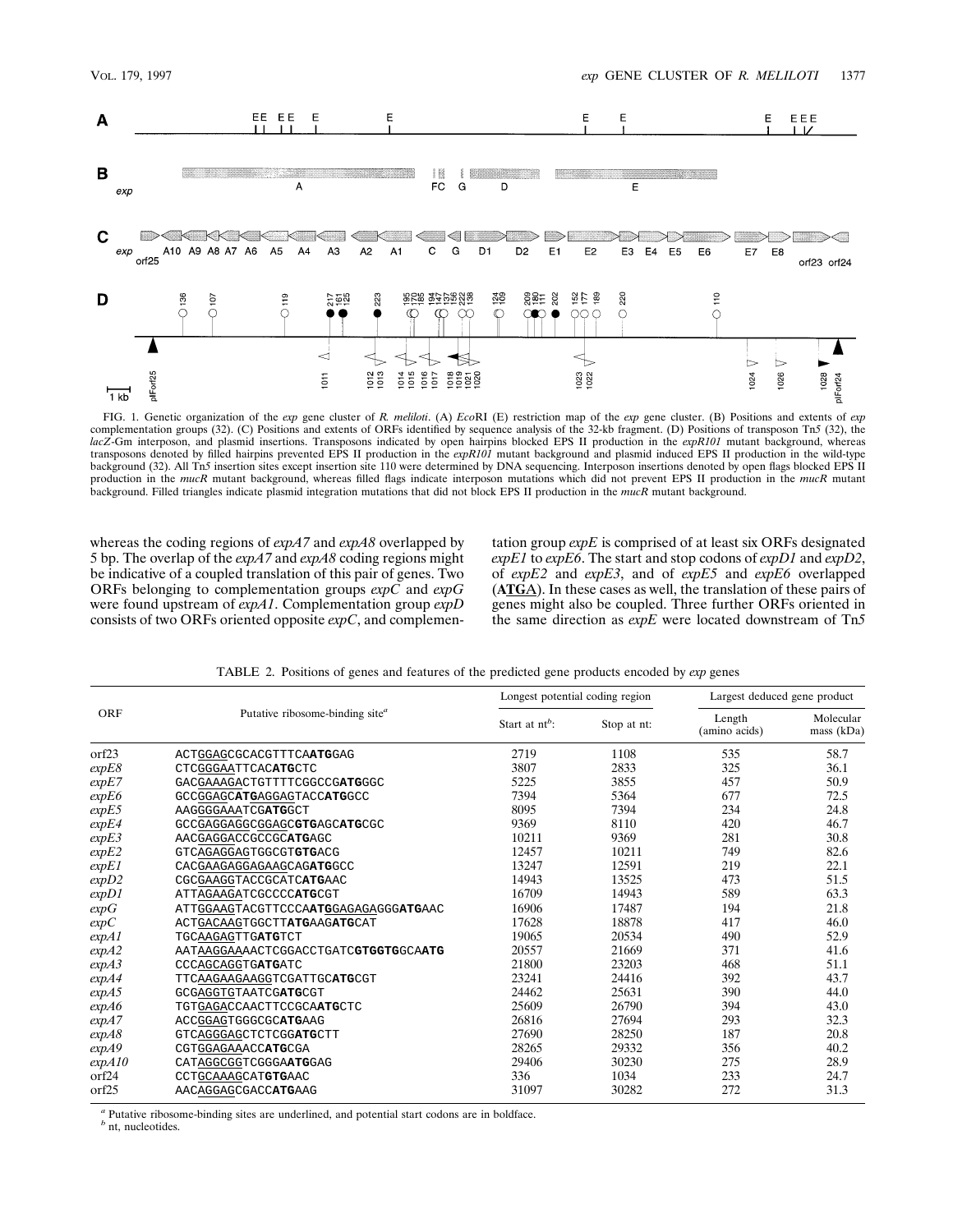| Exp<br>protein    | Homologous<br>protein | Degree of homology <sup><i>a</i></sup><br>(% identity/% similarity) | Function of the homologous<br>protein                                                                         | Organism                   | Reference(s)        |
|-------------------|-----------------------|---------------------------------------------------------------------|---------------------------------------------------------------------------------------------------------------|----------------------------|---------------------|
| ExpA7             | <b>RfbA</b>           | 63/89                                                               | Glucose-1-phosphate thymidylyltransferase $b$                                                                 | S. typhimurium             | 42                  |
| ExpA8             | RfbC                  | 49/80                                                               | $dTDP-4$ -dehydrorhamnose 3,5-epimerase <sup>b</sup>                                                          | S. typhimurium             | 42                  |
| ExpA9             | RfbB                  | 56/88                                                               | dTDP-glucose 4,6-dehydratase <sup>b</sup>                                                                     | S. typhimurium             | 42                  |
| ExpA10            | RfbD                  | 42/83                                                               | $dTDP-4$ -dehydrorhamnose reductase <sup>b</sup>                                                              | S. typhimurium             | 42                  |
| ExpA2             | ExoO                  | Partial                                                             | Glucosyltransferase $b$                                                                                       | R. meliloti                | 5, 33               |
| ExpE2             | ExoO                  | Partial                                                             | Glucosyltransferase $b$                                                                                       | R. meliloti                | 5, 33               |
| ExpA3             | RfbF                  | 15/53                                                               | Galactosyltransferase <sup>c</sup>                                                                            | Serratia marcescens        | 75                  |
| ExpC              | <b>RfpB</b>           | 18/85                                                               | Galactosyltransferase <sup>b</sup>                                                                            | Shigella dysenteriae       | 35                  |
| ExpE4             | RfpB                  | 16/58                                                               | Galactosyltransferase <sup>b</sup>                                                                            | Shigella dysenteriae       | 35                  |
| ExpE7             | RfbF                  | 17/56                                                               | Galactosyltransferase <sup>b</sup>                                                                            | Klebsiella pneumoniae      | 16, 75              |
| ExpD1             | PrtD                  | 40/74                                                               | ABC transporter protein of a proteinase export<br>complex <sup>b</sup>                                        | E. chrysanthemi            | 48                  |
| ExpD2             | PrtE                  | 24/70                                                               | MFP-like protein of a proteinase export complex <sup>b</sup>                                                  | E. chrysanthemi            | 48                  |
| ExpE1             | NodO                  | 39/63                                                               | Secreted $Ca^{2+}$ -binding protein <sup>b</sup>                                                              | Rhizobium sp. strain BR816 | 77                  |
| ExpE3             | GerC <sub>2</sub>     | 21/59                                                               | Methyltransferase <sup>c</sup>                                                                                | H. influenzae              | 28                  |
|                   | GerC <sub>2</sub>     | 19/59                                                               | Protein involved in spore germination and vegeta-<br>tive growth, <sup>b</sup> methyltransferase <sup>c</sup> | <b>B.</b> subtilis         | 84,<br>spP31113 $d$ |
| ORF <sub>23</sub> | OphA                  | 36/77                                                               | Periplasmic binding protein $\epsilon$                                                                        | A. tumefaciens             | 30                  |
| ORF24             | YHR043c               | 31/71                                                               | 2-Deoxyglucose-6-phosphate phosphatase <sup>b</sup>                                                           | Saccharomyces cerevisiae   | 43                  |
| ExpA4             | ExpA5                 | 46/82                                                               | Unknown                                                                                                       | R. meliloti                | This work           |
| ExpA5             | ExpA4                 | 47/82                                                               | Unknown                                                                                                       | R. meliloti                | This work           |
| ExpG              | PapX                  | 17/61                                                               | Potential transcriptional regulator of P-pilus bio-<br>synthesis <sup>b</sup>                                 | E. coli                    | 53                  |

TABLE 3. Homologies of the proteins predicted from the *exp* genes

*<sup>a</sup>* Alignments of complete protein sequences were carried out as described by Myers and Miller (59). Percent identities and similarities were calculated in relation to the deduced gene products of the *exp* gene cluster. "Partial" indicates that short regions of the amino acid sequences displayed the characteristic signature of  $\beta$ -glycosyltransferases defined by Saxena et al. (66).

Experimental evidence for the protein function is available.

*<sup>c</sup>* The protein function was proposed on the basis of homology data.

*<sup>d</sup>* SwissProt database accession number.

insertion 110 (Fig. 1D), which defined the minimal length of the *expE* complementation group (32). Since operon analysis revealed that the first two ORFs belong to the *expE* transcriptional unit (see below), they were named *expE7* and *expE8*. The third ORF, which does not belong to the *expE* complementation group, was designated orf23. No ORF corresponding to complementation group *expF* was identified. The *exp* gene region was flanked by two ORFs (orf25 and orf24) oriented opposite *expA10* and orf23, respectively.

The predicted molecular weights of the deduced amino acid sequences of the *exp* gene products are listed in Table 2. Results of database searches for homologous proteins and secondary structure analysis for the deduced Exp amino acid sequences are listed in Table 3. Exp proteins without significant homologies were not included in Table 3.

**Homologies of deduced amino acid sequences of** *exp* **genes to proteins of known function.** Strong homologies of ExpA7, ExpA8, ExpA9 and ExpA10 were found to proteins involved in the biosynthesis of dTDP-rhamnose of several bacteria (42, 46). The four genes *rfbA*, *rfbB*, *rfbC*, and *rfbD*, encoding enzymes of this biosynthetic pathway in *Salmonella typhimurium* LT2, are organized in an operon (42). In comparison to the gene order of *S. typhimurium* LT2, the order of the *exp* genes homologous to *rfbB* and *rfbC* was interchanged.

ExpA2 and ExpE2 displayed characteristic features of  $\beta$ -glycosyltransferases that use  $\alpha$ -linked nucleoside diphosphate (NDP)-sugars as donors for the transfer of the sugar to an acceptor to form a  $\beta$ -linked product (66). Figure 2 compares these features of  $ExpA2$  and  $ExpE2$  to those of five  $\beta$ -glucosyltransferases that are involved in the synthesis of EPS I by *R. meliloti*. The conserved sequence motif is located at the same place in the N-terminal part on the ExpA2 amino acid sequence and on the sequences of the glucosyltransferases (Fig. 2). Whereas the molecular weights of ExpA2 and the glucosyltransferases are similar, ExpE2 is much larger and the conserved sequence motif is located in the C-terminal part (Table 2; Fig. 2). ExpA3, ExpC, ExpE4, and ExpE7 displayed similarities to glycosyltransferases, such as several galactosyltransferases (Table 3), mannosyltransferases (72), an *N*-acetylglucosamine transferase (52), and a glycogen synthase (76), which transfer the sugar from  $\alpha$ -linked NDP-sugars to an acceptor, forming an  $\alpha$ -glycosidic linkage. The highest degrees of homology over the entire lengths of the protein sequences were found between these four Exp proteins and several galactosyl-

| Consensus | VVV D | - 5                                                                            | R | N GP | ARN | А | LD D | PD L | L |      |
|-----------|-------|--------------------------------------------------------------------------------|---|------|-----|---|------|------|---|------|
| RmExoU    |       | EVVVIDDGSTDDSASVARAADDGT-GRLN-VVRFEENRGPAAARNHAIA-----ISHSPLIGVLDADDFFFPGRLGOL |   |      |     |   |      |      |   | 108  |
| RmExoW    |       | HVLVIDDESPYPIADELAGLA--OEERERITVIROPNGGPGGARNTGLD---NVPADSDFVAFLDSDDVWTPDHLLNA |   |      |     |   |      |      |   | 107  |
| RmExo0    |       | EVVVVDDCSADATPALVAAI---PDPRVRLIAL-DRNRGPGGARNAGIG-----AARGRWIAVLDSDDTVRPDRLRRM |   |      |     |   |      |      |   | 110  |
| RmExoA    |       | RVVIADGGSTDGTREIARRLA-TEDPRVLFLDNPKRIOSAAVNRAVAE-- --LGAGSDYLIRIDAHGTYPDDYCERL |   |      |     |   |      |      |   | 113  |
| RmExoM    |       | RVIVADNDAEPSARALVEGLRPEMPFDILYVHCPHSNIS--IARNCCLD-----NSTGDFLAFLDDDETVSGDWLTRL |   |      |     |   |      |      |   | 1.10 |
| RmExpA2   |       | VVVSVDGDPROETFDOLLLYA--AAHPAV-HVLFGANAGPGGARNRAIDYVLANLPEAEAVYFLDADNRVLPGTIETL |   |      |     |   |      |      |   | 106  |
| RmExpE2   |       | IIYVLDSPEIODETEHLLGGLHLLHGLPMKLVVMNRNSGY--ARACNAG---ARFARGSVVVMLNSDVVPSAPGWLOK |   |      |     |   |      |      |   | 570  |

FIG. 2. Comparison of partial sequences of the *R. meliloti* ExpA2 and ExpE2 (RmExpA2 and RmExpE2) proteins and  $\beta$ -glucosyltransferases from *R. meliloti* (5, 6, 33, 64). Amino acid positions conserved in at least four of the protein sequences are in boldface.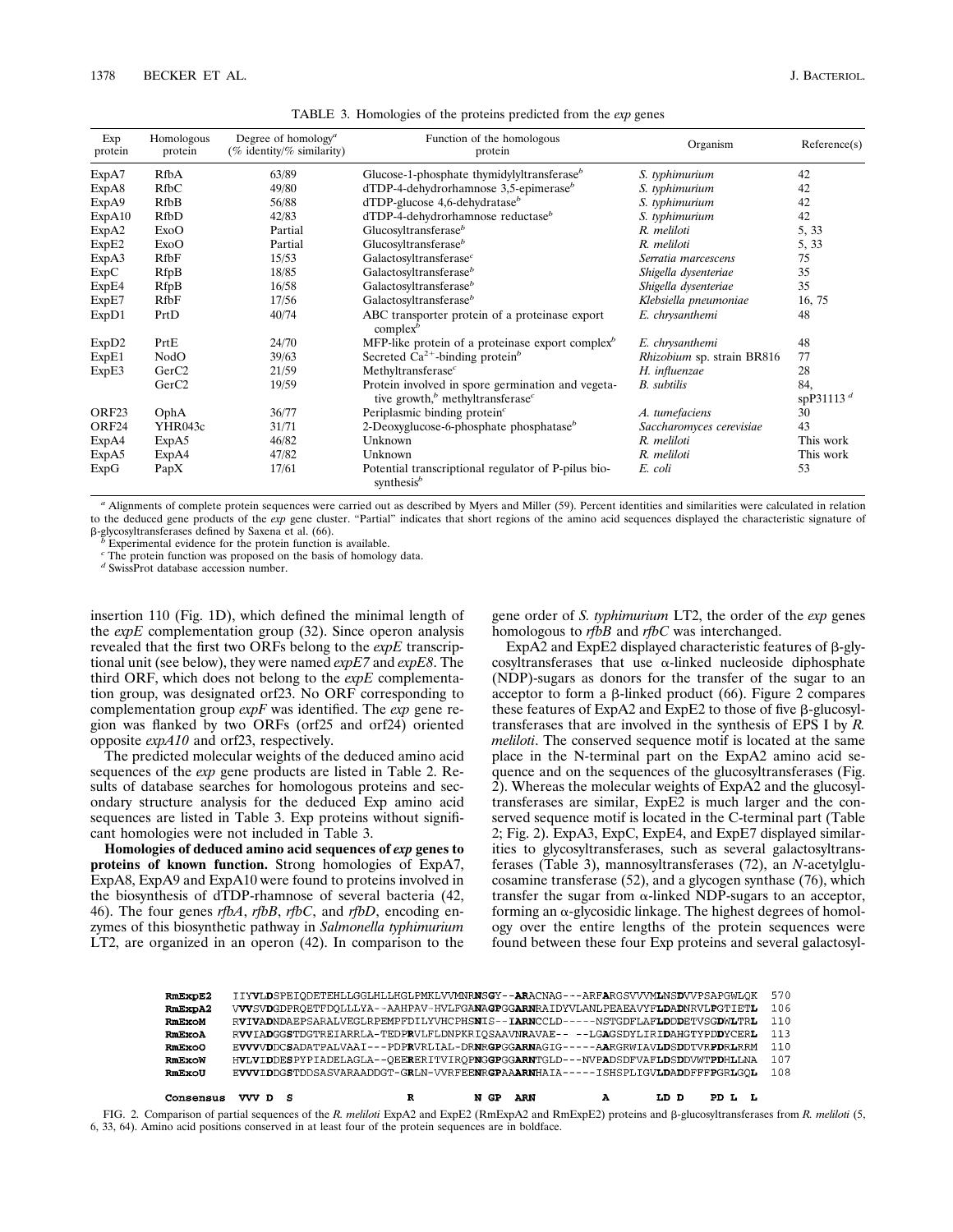E R LKPGG

|               | . .                                           |     |
|---------------|-----------------------------------------------|-----|
| RmExpE1       | FLLGGRGNDVLLGGAGNDVIDGGAGSDLLAGGOGSDIFVF      | 141 |
| <b>R1NodO</b> | IPHSGEGDDVLYAGPGSDILVAGDGADVLTGGDDGDAFVF      | 132 |
| EchPrtB       | ILIGNGADNILOGGAGDDVLYGSTGADTLTGGAGRDIFVY      | 385 |
| <b>ECHIVA</b> | VLSGGKGNDKLYGSEGADLLDGGEGNDLLKGGYGNDIYRY 1010 |     |
|               |                                               |     |

FIG. 3. Comparison of partial sequences of the *R. meliloti* ExpE1 protein and putative Ca<sup>2+</sup>-binding proteins. Amino acid positions conserved in at least three of the protein sequences are in boldface. Nonapeptide repeats are marked by arrows; asterisks denote conserved aromatic residues after the last repeat. Abbreviations: RmExpE1, *R. meliloti* ExpE1; R1NodO, *Rhizobium leguminosarum* bv. viciae NodO (22); EchPrtB, *E. chrysanthemi* PrtB (20); EcHlyA, *E. coli* HlyA (26).

transferases (Table 3). The hydropathic profile (23) of the ExpC amino acid sequence suggested four putative hydrophobic helices which were not classified as transmembrane helices by the hydrophobic moment blot (23) but might mediate an association of ExpC to the inner membrane (data not shown).

The N-terminal part of the deduced amino acid sequence of ExpD1 showed homologies to the membrane-spanning domain of ABC transporters such as PrtD of *Erwinia chrysanthemi* (48), and the C-terminal part of ExpD1 was homologous to ATP-binding cassette (ABC) domains (24). A potential ATPbinding site consisting of the Walker motifs A and B (81) was identified on the C-terminal part of ExpD1. The hydropathic profile (23) of the N-terminal part of ExpD1 predicted six membrane-spanning  $\alpha$ -helices typical for ABC transporters. ExpD2 displayed homologies to accessory factors of these exporter systems, such as PrtE of *E. chrysanthemi* (48). Accessory factors are thought to be anchored in the cytoplasmic membrane and span the periplasm. They have therefore been designated membrane fusion proteins (MFPs) (21). Consistent with the possibility of ExpD2 playing such an MFP-like role, a potential membrane-spanning segment which could anchor the N terminus of ExpD2 to the inner membrane was identified by the algorithm of Eisenberg et al. (23). According to the algorithim of Garnier et al. (31), this putative membrane-spanning segment (residues 55 to 75) was separated from a segment with a high probability to form  $\beta$ -strands (residues 326 to 403) by a region which was predicted to be mainly  $\alpha$ -helical (residues 125 to 325) (data not shown). By analogy to other MFP-like proteins, the segment predicted to form  $\beta$ -strands might be associated with the outer membrane (21). These exporter complexes consisting of an ABC transporter and an MFP-like protein in conjunction with an outer membrane protein are involved in the signal peptide-independent secretion of proteins which usually contain a C-terminal secretion signal (21).

ExpE1 was found to be homologous to *Rhizobium* NodO proteins involved in nodulation. These proteins have  $Ca^{2+}$ binding and pore-forming activities  $(22, 74)$ . ExpE1 contained 15 copies of the nonapeptide repeat (X[I/L]X[A/G]GXGXD) which was proposed to be implicated in the binding of  $Ca^{2+}$ (51, 83). These repeats were also found in NodO (12 copies) and other secreted proteins such as hemolysin (15 copies) and several proteases (4 copies) (20, 26, 49). After the last nonapeptide repeat, two highly conserved positions containing the aromatic residue tyrosine or phenylalanine were present in ExpE1 and the related proteins (Fig. 3). The structural characteristics of the C-terminal portion of ExpE1 were similar to those of C-terminal secretion signals (39, 47, 85). This finding suggests that ExpE1 might be secreted by a signal peptideindependent mechanism. Since ExpE1 is located immediately downstream of the *expD1-expD2* operon, the putative ExpD1/ ExpD2 export system is an attractive candidate to be involved in the export of ExpE1.

ExpE3 shared 19% identical amino acids with the GerC2

| RmExpE3      | 80 VLDIGCGIGRMA 92 --- 178 EVGRLLKPGG 187   |  |  |  |
|--------------|---------------------------------------------|--|--|--|
| ScErg6       | 123 VLDVGCGVGGPA 134 --- 209 EIYKVLKPGG 218 |  |  |  |
| EcUbiG       | 60 VLDVGCGGGILA 71 --- 144 ACAOLVKPGG 153   |  |  |  |
| <b>ECCFA</b> | 170 VLDIGCGWGGLA 182 --- 252 VVDRNLKPEG 161 |  |  |  |
| HiGerC2      | 42 VLEVACNMGTTA 54 --- 130 EYFRVLKPNG 139   |  |  |  |
|              |                                             |  |  |  |

FIG. 4. Comparison of partial sequences of the *R. meliloti* ExpE3 protein and *S*-adenosyl-L-methionine-utilizing enzymes. Amino acid positions conserved in at least three of the protein sequences are in boldface. Abbreviations: RmExpE3, *R. meliloti* ExpE3; ScErg6, *Saccharomyces cerevisiae* Erg6 (41); EcGyrA, *E. coli* UbiG (40); EcCFA, *E. coli* CFA (82); HiGerC2, *H. influenzae* GerC2 (28).

VLDVGCG G A

Consensus

protein of *Bacillus subtilis*, involved in spore germination and vegetative growth (84), and contained the characteristic sequence motifs of *S*-adenosyl-L-methionine-utilizing enzymes (82) (Fig. 4).

The gene product of orf23 was found to be homologous to periplasmic binding proteins involved in the import of metabolites. The ORF23 protein and the DppA dipeptide-binding protein of *Haemophilus influenzae* (27) displayed 26% identical amino acids, whereas the OphA protein of *Agrobacterium tumefaciens* (30) and the ORF23 protein were found to be 36% identical. Analysis by the algorithm of von Heijne (80) identified a putative signal peptide at the N terminus of the ORF23 protein.

Weak homologies were found between ExpG and the PapX protein of *E. coli*, which shared 17% identical amino acids. PapX belongs to the MarR family of transcriptional regulators which bind DNA through a helix-turn-helix motif (17, 73) and was proposed to function as a transcriptional regulator of genes directing the biosynthesis of P pili (53). Apart from similarities over the entire length of ExpG to members of this family, the strongest homologies were found to a conserved region of 35 amino acids which was described as the MarR family signature (18) (Fig. 5). Recently, Astete and Leigh (2) identified in *R. meliloti* the gene *mucS*, which is identical to *expG. mucS* was found to be required for the induction of EPSII synthesis by low phosphate concentrations and by extra copies of the *exp* gene cluster (2). The authors also showed that *mucS* is involved in the activation of at least the expression of one gene of the *expE* complementation group by phosphate limitation. It is therefore likely that ExpG (MucS) acts as a transcriptional regulator of EPS II biosynthesis.

No homologies of ExpA4 and ExpA5 were found to proteins of known function, but these two proteins were highly homologous to each other, indicating comparable functions. ExpA6, ExpE5, and ExpE6 also displayed no significant homologies to proteins of known function. A signal peptide was predicted at the N terminus of ExpA6, according to the algorithm of von Heijne (80), suggesting that ExpA6 is exported to the periplasm. The hydropathic profile (23) of the ExpE5 amino acid

| RmExpG        |        |    |     | NISYYLKOLADGDYIDRIASORDKRSARIRLSEKG 144      |   |     |
|---------------|--------|----|-----|----------------------------------------------|---|-----|
| EcPapX        |        |    |     | NITRITDFLEKAGYIKRTDSREDRRTKKISLTSEG          |   | 120 |
| ECMprA        |        |    |     | <b>NATRIADELEKRGWIERRESDNDRRCLHLOLTEKG</b>   |   | 121 |
| <b>ECMArR</b> |        |    |     | <b>ALTRMLDRLVCKGWVERLPNPNDKRGVLVKLTTGG</b>   |   | 85  |
| Signature     |        |    |     | <b>AAXSXXXXMVXXSWCXXXXXXXXMGKXXXXXXXTXXA</b> |   |     |
|               | NI G   | LI | EYV | <b>DOR</b>                                   | G |     |
|               | TL N   | E  | GFI | ĸ                                            |   |     |
|               | s<br>R |    | LL  | R                                            |   |     |

FIG. 5. Comparison of partial sequences of the *R. meliloti* ExpG protein and proteins of the MarR family. Amino acid positions identical to the MarR family signature (18) are in boldface. Abbreviations: RmExpG, *R. meliloti* ExpG; EcPapX, *E. coli* PapX (53); EcMprA, *E. coli* MprA (19); EcMarR, *E. coli* MarR (17).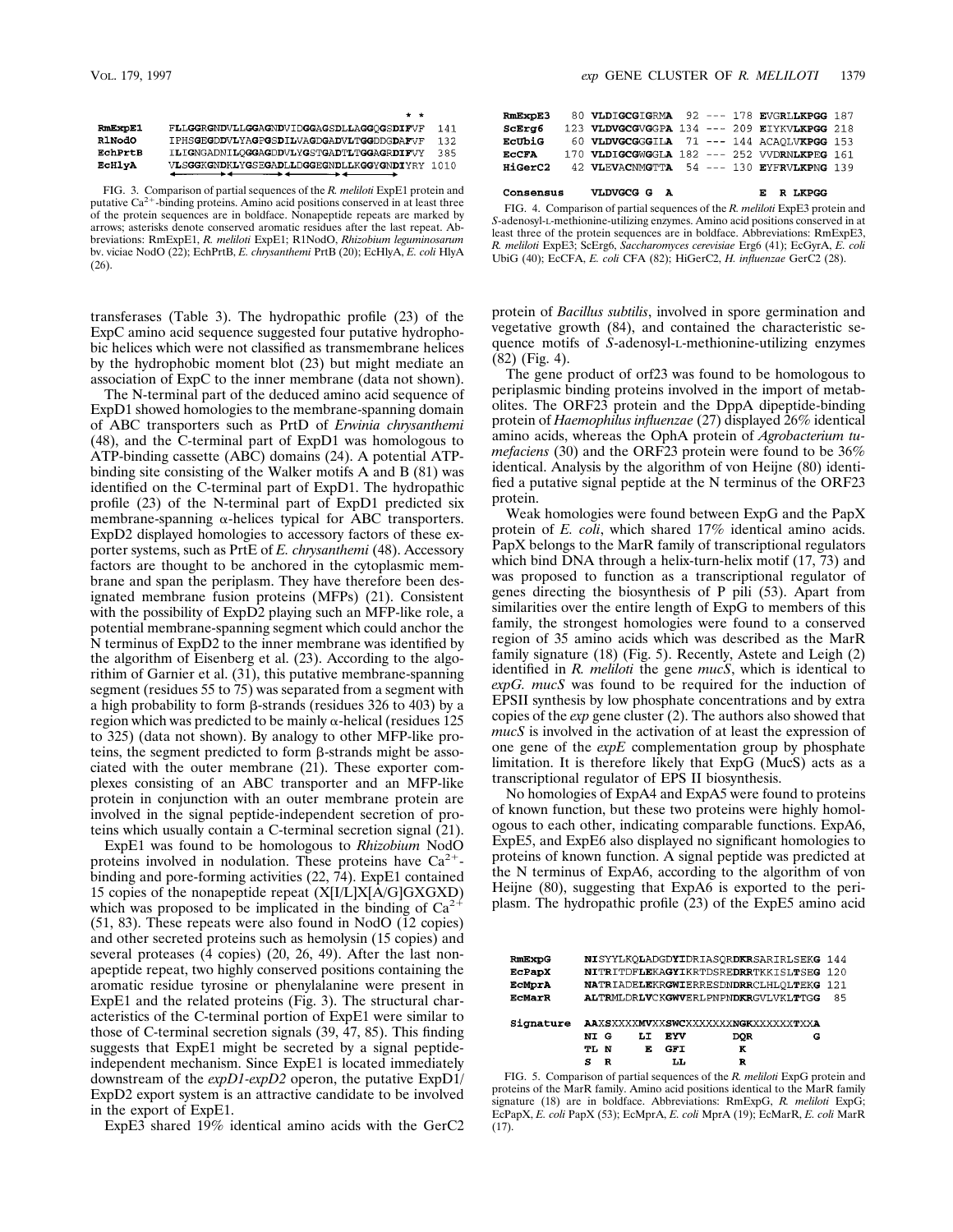TABLE 4. Positions of Tn*5* insertions

| Tn <sub>5</sub><br>insertion | Position |  |  |  |  |  |  |
|------------------------------|----------|--|--|--|--|--|--|
|                              |          |  |  |  |  |  |  |
|                              |          |  |  |  |  |  |  |
|                              |          |  |  |  |  |  |  |
|                              |          |  |  |  |  |  |  |
|                              |          |  |  |  |  |  |  |
|                              |          |  |  |  |  |  |  |
|                              |          |  |  |  |  |  |  |
|                              |          |  |  |  |  |  |  |
|                              |          |  |  |  |  |  |  |
|                              |          |  |  |  |  |  |  |
|                              |          |  |  |  |  |  |  |
|                              |          |  |  |  |  |  |  |
|                              |          |  |  |  |  |  |  |
|                              |          |  |  |  |  |  |  |
|                              |          |  |  |  |  |  |  |
|                              |          |  |  |  |  |  |  |
|                              |          |  |  |  |  |  |  |
|                              |          |  |  |  |  |  |  |
|                              |          |  |  |  |  |  |  |
|                              |          |  |  |  |  |  |  |
|                              |          |  |  |  |  |  |  |
|                              |          |  |  |  |  |  |  |
|                              |          |  |  |  |  |  |  |
|                              |          |  |  |  |  |  |  |
|                              |          |  |  |  |  |  |  |
|                              |          |  |  |  |  |  |  |

sequence predicted a transmembrane  $\alpha$ -helix at the C terminus, which might anchor this protein to the cytoplasmic membrane. The hydropathic profile of the ExpE6 protein sequence revealed the presence of five putative membrane-associated  $\alpha$ -helices. The hydrophobic moment blot (23) classified the N-terminal helix as transmembrane, indicating that ExpE6 might be located in the inner membrane.

**The** *exp* **genes are organized in five complementation groups.** To determine the *exp* genes affected by the Tn*5* mutations and to verify the assignment of the complementation groups described previously (32) to the genes identified, the junctions of 26 representative Tn*5* insertions were sequenced. All of these Tn*5* insertions blocked the biosynthesis of EPS II in the *expR101* mutant background (32). The precise positions of these Tn*5* insertions are shown in Fig. 1D and are listed in Table 4.

These Tn*5* insertions were found to be located in 13 of the 22 *exp* genes and were grouped into five complementation groups, *expA*, *expC*, *expG*, *expD*, and *expE* (Fig. 1). The insertions within the *expA* group disrupted genes corresponding to *expA1*, *expA2*, *expA3*, *expA5*, *expA8*, and *expA9*. The other *exp*::Tn*5* insertions disrupted the coding regions or the potential promoter sequences of *expC*, *expG*, *expD1*, *expD2*, *expE1*, *expE2*, and *expE3. exp*::Tn*5* insertion 111, which had apparently defined the *expF* complementation group, was not located between *expA* and *expC* as originally reported (32) but was instead located 151 bp upstream of the *expE1* start codon. It seems mostly likely that Tn*5* insertion 111 was mistakenly mapped to the wrong end of an *Eco*RI restriction fragment and thus incorrectly appeared to define a new complementation group because of the way that the complementation tests were performed (32). In the original genetic analysis, all *exp*::Tn*5* mutations blocked the synthesis of EPS II in a strain carrying the *expR101* mutation (32). In the same study, it was noted that plasmids carrying the *exp* gene cluster also caused increased production of EPS II although not to the same extent as seen

in an *expR101* mutant. Interestingly, Tn*5* insertions in only a few *exp* loci blocked this  $exp^+$  plasmid-stimulated EPS II synthesis under these circumstances (32). The Tn*5* insertions we mapped that had this characteristic (217, 161, 125, 233, 180, and 202) were located in the *expA2*, *expA3*, *expD2*, and *expE1* genes.

In addition to the *exp*::Tn*5* mutants described above, defined interposon mutants were constructed in genes *expA1*, *expA2*,  $expA3$ ,  $expC$ ,  $expG$ ,  $expE2$ ,  $expE7$ ,  $expE8$ , and orf23 (Fig. 1D) by insertion of a *lacZ*-Gm interposon (9). Insertions in *expA3*, *expE7*, *expE8*, and orf23 were oriented in the sense direction, whereas in all other cases the *lacZ*-Gm interposons were inserted in the sense and antisense orientations. Insertions in the antisense orientation resulted in polar mutations, whereas insertions in the sense orientation were nonpolar due to the constitutive promoter in front of the gentamicin resistance gene of the interposon, which directs transcription of the *exp* genes located downstream. The phenotypes of the *explacZ*-Gm mutants are indicated in Fig. 1D. All interposon insertions except mutations *expG*#1018 and orf23#1028 prevented EPS production in the background of the *mucR101*- Spc *exoY0540*::Tn*5* double mutant, which otherwise produces EPSII as the sole EPS.

The coding regions of orf24 and orf25 were mutated by the integration of plasmids pIForf24 and pIForf25, carrying internal fragments of orf24 and orf25, respectively (Fig. 1D). In the background of the *mucR101*-Spc *exoY0540*::Tn*5* double mutant, disruption of orf24 or orf25 by the integrated vector did not block the production of EPS.

*expE7* **and** *expE8* **belong to the** *expE* **transcriptional unit.** Tn*5* insertion 110 defined only the minimal length of the *expE* complementation group. Since three ORFs were located downstream of this Tn*5* insertion site in the direction of the first six *expE* genes, we used *exp-lacZ* transcriptional fusions in conjunction with plasmid integration mutagenesis as described previously (5) to determine whether these ORFs belong to the *expE* operon as well.

*exp-lacZ* transcriptional fusions were created in *expE7*, *expE8*, and orf23 by insertion of the *lacZ*-Gm interposon in the sense orientation. These mutants were subjected to plasmid integration mutagenesis in the *mucR101*-Spc mutant background. Plasmid pKH4081, carrying a 1,707-bp DNA segment upstream of the *expE1* start codon, the *expE1* gene, and the incomplete *expE2* coding region, was integrated into the genomes of the *mucR101*-Spc *expE7*#1024-*lacZ*, *mucR101*-Spc *expE8*#1026-*lacZ*, and *mucR101*-Spc *orf23*#1028-*lacZ* strains (Fig. 6). The  $\beta$ -galactosidase activities of the resulting strains did not differ significantly from the activities of the recipients. In contrast, integration of plasmid pHE842, carrying parts of the *expE2* and *expE3* coding regions, blocked transcription of the *expE7-lacZ* and *expE8-lacZ* fusions (Fig. 6), indicating that *expE7* and *expE8* are exclusively transcribed from a promoter upstream of *expE1.*

Plasmid p6414 was integrated into the genome of the *mucR101*-Spc mutant carrying the orf23-*lacZ* fusion. In the resulting mutant, only 144 bp were located downstream of the integrated vector upstream of the orf $23$  start codon. The  $\beta$ -galactosidase activity of this plasmid integration mutant did not differ significantly from the activity of the recipient (Fig. 6), indicating that a promoter is located on the 144-bp fragment. Integration of plasmid p6415 carrying an internal fragment of orf23 resulted in a  $\beta$ -galactosidase activity of the plasmid integration mutant that was comparable to the  $\beta$ -galactosidase activity of the *mucR101*-Spc recipient.

These observations indicate that *expE7* and *expE8* are transcribed from a promoter upstream of *expE1* and therefore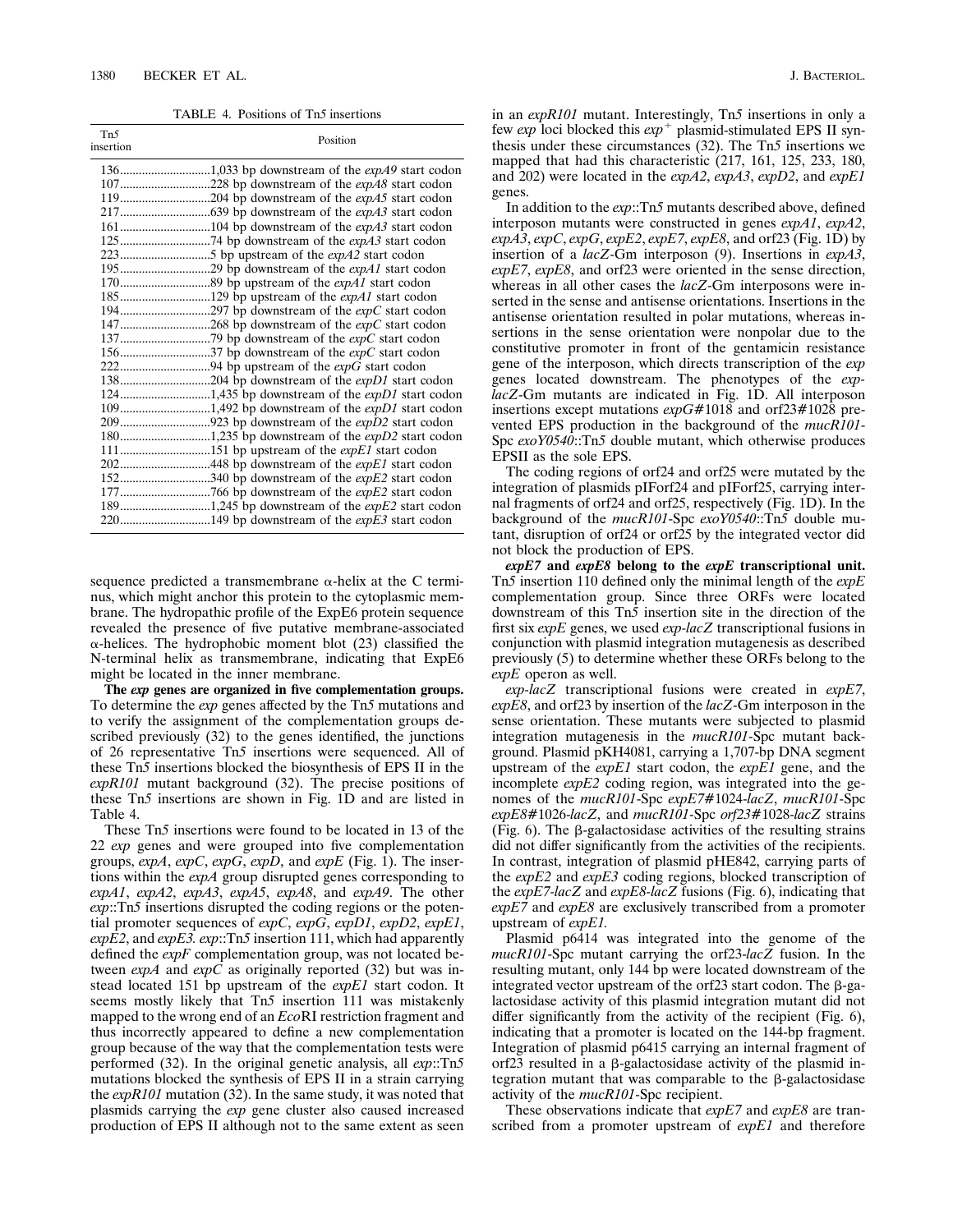

FIG. 6. Assignment of *expE7* and *expE8* to the *expE* transcriptional unit. (A) Gene structure and plasmids used for integration mutagenesis of the *expE* complementation group. Insertion sites of *lacZ*-Gm interposons are indicated by flags; inserts of plasmids used for integration mutagenesis are indicated by bars; potential promoters are denoted by dots. The relative b-galactosidase activities of the *mucR101*-Spc *expE7-lacZ*-Gm, *mucR101*-Spc *expE8-lacZ*-Gm, and *mucR101*-Spc orf23 *lacZ*-Gm double mutants before plasmid integration mutagenesis are given. The background activity of the *R. meliloti mucR101*-Spc mutant was 8  $\pm$  2. The relative b-galactosidase activities determined after plasmid integration mutagenesis are listed; the values are averages of at least five independent assays. (B) Genomic structures resulting from plasmid integration mutagenesis. Heavy lines denote the vector part of the plasmids integrated. Incomplete *exp* genes are shown in parentheses.

belong to the *expE* transcriptional unit. An additional promoter directs the transcription of orf23.

**Transcription of the** *exp* **genes is negatively regulated by MucR.** The *exp* gene cluster consists of five complementation groups. We previously reported that the transcription of two *expA-lacZ* fusions (*expA3*#1011 and *expA2*#1012) was induced by the *mucR31*::Tn*5* mutation (44). To determine whether the transcription of the other five *exp* complementation groups is also affected by a  $mucR$  mutation, the  $\beta$ -galactosidase activities of the *lacZ* transcriptional fusions shown in Fig. 1D were determined in the wild-type background and in the background of the *mucR31*::Tn*5* or *mucR101*-Spc mutation (Table 5). All *exp-lacZ* transcriptional fusions in the sense orientation were found to be expressed at a substantially elevated level in the *mucR* mutant background. Transcription of the orf23-*lacZ* fusion was not stimulated in the *mucR* mutant background.

## **DISCUSSION**

Sequence analysis of the *R. meliloti exp* gene cluster, directing the biosynthesis of EPS II in association with interposon mutagenesis, revealed that the 23-kb *exp* gene cluster previously characterized by transposon mutagenesis (32) contains another 7 kb and comprises at least 22 *exp* genes. These *exp* genes were flanked by orf23, orf24, and orf25. Since mutations in these genes did not prevent EPS II biosynthesis and since the transcription of orf23 was not stimulated in the *mucR* mutant background, these genes might not be involved in EPSII biosynthesis and might mark the termini of the *exp* gene cluster. Six *exp* complementation groups were previously identified by transposon mutagenesis and complementation analysis (32). Mapping of these Tn*5* mutations allowed the assignment of all *exp* genes to five of the six complementation groups. Since Tn*5* insertion 111 was mapped to the region between *expD2* and *expE1*, no *exp* gene corresponded to complementation group *expF*. An analysis of the operon structure of three *exp* genes located on the additional 7-kb *exp* region identified in this study revealed that two of these genes belong to and extend the *expE* transcriptional unit.

Based on homologies or similarities of the deduced amino acid sequences to database sequences, potential functions were proposed for 17 gene products. The Exp proteins might be involved in the biosynthesis of nucleotide sugar precursors, the polymerization of sugars, the export of EPS II, and the regulation of *exp* gene expression. The sequence and homology data presented as well as the analysis of the operon structure of the *exp* gene cluster from a basis for the construction of defined mutations in individual *exp* genes and for biochemical experiments to assign functions to the *exp* gene products.

An unexpected finding was that the ExpA7, ExpA8, ExpA9, and ExpA10 proteins were homologous to enzymes of the dTDP-rhamnose biosynthetic pathway (42, 46). Four enzymes homologous to these four *exp* gene products are known to be

TABLE 5. b-Galactosidase activities expressed by *exp-lacZ* transcriptional fusions in  $mucR<sup>+</sup>$  and  $mucR$  backgrounds

|                       | $\beta$ -Galactosidase activity (Miller units) <sup><i>a</i></sup> |                                 |  |  |  |
|-----------------------|--------------------------------------------------------------------|---------------------------------|--|--|--|
| Fusion                | Wild type                                                          | $mucR31::Th5$ or<br>mucR101-Spc |  |  |  |
| Sense orientation     |                                                                    |                                 |  |  |  |
| $expA3#1011-lacZ$     | $6 \pm 1$                                                          | $102 \pm 9$                     |  |  |  |
| $\exp A2\#1012$ -lacZ | $6 \pm 2$                                                          | $158 \pm 3$                     |  |  |  |
| $expA1#1014$ -lacZ    | $21 \pm 1$                                                         | $277 \pm 2$                     |  |  |  |
| $expC#1016$ -lacZ     | $15 \pm 1$                                                         | $55 \pm 4$                      |  |  |  |
| $expG#1018$ -lacZ     | $8 \pm 0$                                                          | $49 \pm 4$                      |  |  |  |
| $expD1#1020$ -lacZ    | $10 \pm 0$                                                         | $202 \pm 5$                     |  |  |  |
| $expE2#1022$ -lacZ    | $14 \pm 0$                                                         | $441 \pm 10$                    |  |  |  |
| $expE7#1024$ -lacZ    | $20 \pm 3$                                                         | $600 \pm 10$                    |  |  |  |
| $expE8#1026$ -lacZ    | $9 \pm 3$                                                          | $190 \pm 4$                     |  |  |  |
| orf $23#1028$ -lacZ   | $125 \pm 10$                                                       | $122 \pm 4$                     |  |  |  |
| Antisense orientation |                                                                    |                                 |  |  |  |
| $expA2#1013$ -lacZ    | $5 \pm 1$                                                          | $5 \pm 1$                       |  |  |  |
| $expA1#1015$ -lacZ    | $9 \pm 2$                                                          | $13 \pm 1$                      |  |  |  |
| $expC#1017$ -lacZ     | $7 \pm 2$                                                          | $12 \pm 3$                      |  |  |  |
| $expG#1019$ -lacZ     | $9 \pm 3$                                                          | $7 \pm 2$                       |  |  |  |
| $expD1#1021$ -lacZ    | $13 \pm 2$                                                         | $10 \pm 2$                      |  |  |  |
| $expE2#1023$ -lacZ    | $8 \pm 3$                                                          | $7 \pm 2$                       |  |  |  |

 $a$  Average of at least five independent assays. The background  $\beta$ -galactosidase activities of the wild-type strain Rm2011 and the  $mucR$  mutants were  $3 \pm 1$  and  $8 \pm 2$  Miller units, respectively.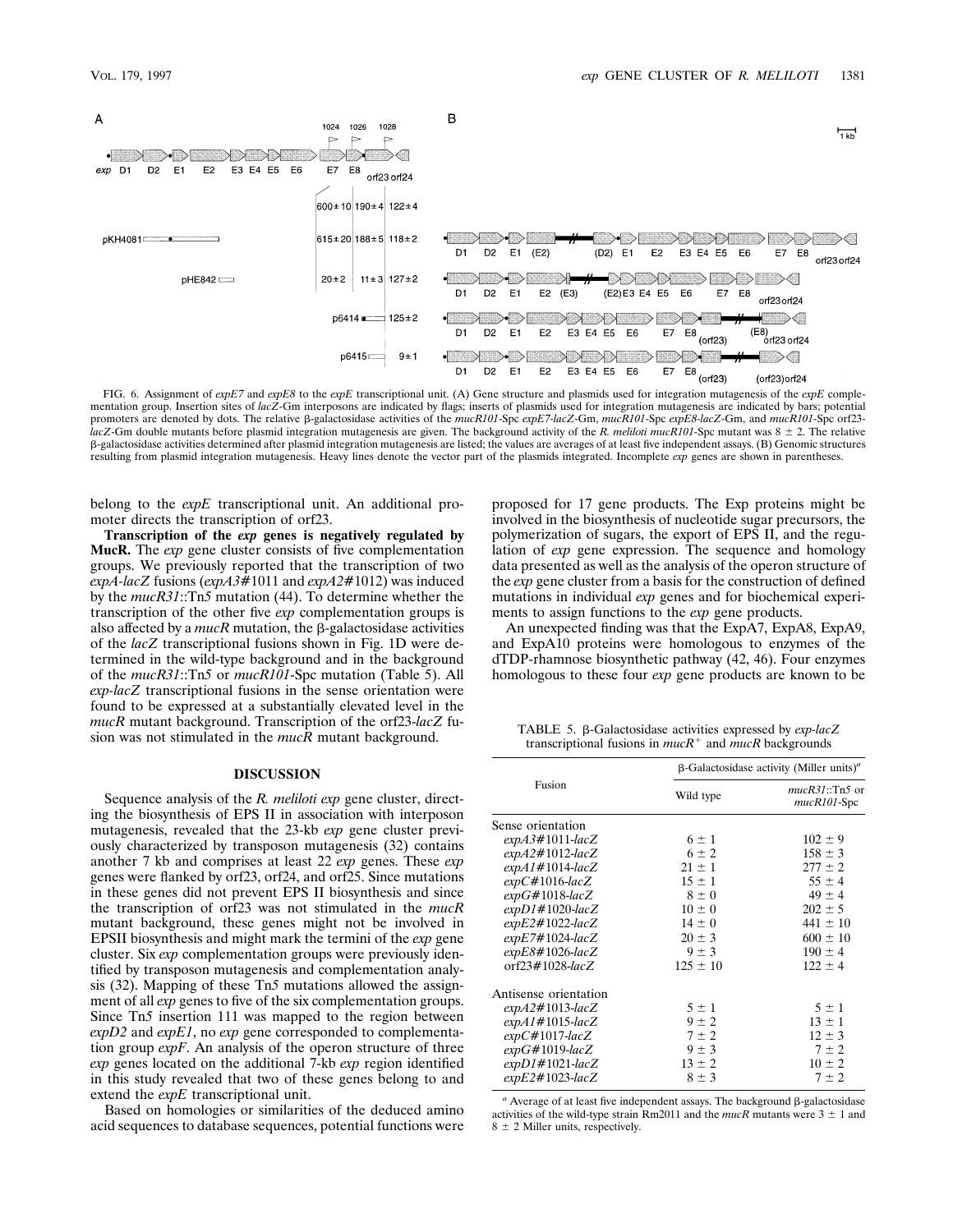required for the conversion of glucose-1-phosphate and dTTP to dTDP-rhamnose (42, 46). The sequence homologies strongly suggest that ExpA8, ExpA9, and ExpA10 are involved in the conversion of dTDP-glucose to dTDP-rhamnose or a related NDP-sugar and that the synthesis of EPS II was blocked in *expA8* and *expA9* mutants. This effect might be due to the disruption of one of these two genes or to a polar effect of the transposon insertions on the following *expA10* gene. This observation demonstrates that at least one of the three gene products (ExpA8, ExpA9, or ExpA10) that are likely to be involved in the synthesis of this NDP-sugar is required for EPSII production. Only glucose and galactose were identified in EPSII isolated from culture supernatants (38). Therefore, EPSII might contain only traces of this yet unknown NDPsugar, or this NDP-sugar is involved in EPS II biosynthesis but is not contained in the final EPS II polymer. It might be required for the synthesis of a primer to start a new EPS II chain or as a donor of a sugar that might be added to the terminus of the EPSII polymer to stop chain extension. Such a role in the initiation of a growing polysaccharide chain was proposed for 3-deoxy-D-manno-octulosonic acid in the synthesis of the group II capsular polysaccharides in *E. coli* K5 (27). A similar finding was reported for the *rfb* gene cluster of *Yersinia enterocolitica*, involved in O-antigen biosynthesis (88). Although this O antigen does not contain rhamnose, four genes encoding proteins homologous to enzymes of the dTDP-rhamnose biosynthetic pathway were identified in this gene cluster.

We identified six putative *exp* gene products whose homologies to known glycosyltransferases suggest that they too might function as glycosyltransferases. Two of these (ExpA2 and ExpE2) might form  $\beta$ -glycosidic linkages, whereas the four other putative glycosyltransferases (ExpA3, ExpC, ExpE4, and ExpE7) might form  $\alpha$ -glycosidic bonds. EPS II contains glucose and galactose joined by  $\beta$ -1,3 and  $\alpha$ -1,3 linkages. Therefore, at least two glycosyltransferases should be required for EPS II biosynthesis. Nonpolar mutations in *expA2* and *expE2*, encoding proteins homologous to  $\beta$ -glycosyltransferases, and in *expA3*, *expC*, and *expE7*, coding for proteins homologous to  $\alpha$ -glycosyltransferases, prevented EPS II production. This finding indicates that at least the five putative glycosyltransferases ExpA2, ExpE2, ExpA3, ExpC, and ExpE7 fulfill essential functions in EPS II biosynthesis.

The results of the initial genetic study of the *exp* gene region (32), together with the results described here, indicate that the *expA3*, *expD2*, and *expE2* genes must be present on the cosmid carrying an extra copy of the *exp* gene cluster to stimulate EPSII synthesis. A simple interpretation of this finding is that the putative glycosyltransferases encoded by the *expA3* and *expE2* genes are required in larger amounts than the products of many of the other *exp* genes. Although the mutation in *expA2* caused a similar phenotype, such an explanation cannot be proposed for this gene, since a mutation in *expA2* might have a polar effect on *expA3.*

ExpE1 displayed homologies to *Rhizobium* NodO proteins. The *R. leguminosarum* bv. viciae NodO protein was shown to have pore-forming activity in lipid bilayers (74). This finding suggests that the homologous ExpE1 protein might be involved in the export of EPS II. As for NodO, the C-terminal part of ExpE1 also displayed similarities to proteins secreted by a signal peptide-independent secretory pathway (22). Homology data suggest that ExpD1 and ExpD2, whose genes are located just upstream of *expE1*, represent components of a complex involved in such a signal peptide-independent secretion of proteins containing a C-terminal secretion signal. ExpE1 could therefore be secreted by a protein complex containing ExpD1 and ExpD2.

ExpG, which had limited local homologies with proteins of the MarR family of transcriptional regulators (18), was found to be identical to MucS (2). The *mucS* gene was required for the activation of expression of at least one gene of the *expE* complementation group by low phosphate concentrations (2). This finding indicates that ExpG may function as a transcriptional activator of *exp* gene expression. Genes *expG* and *expC* (which is located just downstream of *expG*) were shown to belong to different complementation groups, and the phenotype of the *expG*::Tn*5 expR101* double mutant demonstrated that this gene is essential for EPS II biosynthesis (32). This is different from the phenotype of the nonpolar *expG*#1018 interposon mutant, which produced EPS II in a *mucR* mutant background. Since a constitutive promoter of the interposon directed transcription of *expC* in the nonpolar *expG* interposon mutant, these different phenotypes might be explained if ExpG is required to activate the expression of *expC* in the *mucR* mutant and the constitutive promoter supplemented for the function of the *expG* gene product. On the other hand, it is possible that MucR acts downstream of ExpG in a regulatory cascade; thus, the effect of a mutation in *expG* might be overcome by the *mucR* mutation. We therefore cannot exclude the possibility that the *mucR* and *expR* mutant backgrounds have different effects on the production of EPS II by *expG* mutants.

No homologies suggesting that certain *exp* gene products are involved in the decoration of EPS II were found, although it cannot be excluded that Exp proteins sharing no homologies to database sequences are required for the acetylation and pyruvylation of EPS II.

In *R. meliloti*, production of EPS II is switched on by the *expR101* or a *mucR* mutation (32, 44). Previously, it was reported that the transcription of *expA-lacZ*, *expD-lacZ*, and *expE-lacZ* fusions was induced by the *expR101* mutation (32) and that the transcription of *expA-lacZ* fusions was induced in a *mucR* mutant background (44). The induction of *exp-lacZ* transcriptional fusions situated in the five *exp* complementation groups in a *mucR* mutant background demonstrated that the regulation of *exp* gene expression in relation to the *mucR* gene product takes place at the transcriptional level and encompasses the five *exp* operons of the 32-kb gene cluster.

## **ACKNOWLEDGMENTS**

This work was financially supported by Deutsche Forschungsgemeinschaft Pu28/17-1. T.I. acknowledges a grant from Deutsche Forschungsgemeinschaft. Part of this work was supported by Public Health Service grant GM31030 to G.C.W.

A.B. and S.R. contributed equally to this work.

#### **REFERENCES**

- 1. **Altschul, S. F., W. Gish, E. W. Myers, and D. J. Lipman.** 1990. Basic local alignment search tool. J. Mol. Biol. **215:**403–410.
- 2. **Astete, S. G., and J. A. Leigh.** 1996. *mucS*, a gene involved in activation of galactoglucan (EPS II) synthesis gene expression in *Rhizobium meliloti*. Mol. Plant-Microbe Interact. **9:**395–400.
- 3. **Battisti, L., J. C. Lara, and J. A. Leigh.** 1992. Specific oligosaccharide form of the *Rhizobium meliloti* exopolysaccharide promotes nodule invasion in alfalfa. Proc. Natl. Acad. Sci. USA **89:**5625–5629.
- 4. Becker, A., A. Kleickmann, W. Arnold, and A. Pühler. 1993. Analysis of the *Rhizobium meliloti exo*H/*exo*K/*exo*L fragment: ExoK shows homology to excreted b-1,3-1,4-glucanases and ExoH resembles membrane proteins. Mol. Gen. Genet. **238:**145–154.
- 5. Becker, A., A. Kleickmann, W. Arnold, M. Keller, and A. Pühler. 1993. Identification and analysis of the *Rhizobium meliloti exoAMONP* genes involved in exopolysaccharide biosynthesis and mapping of promoters located on the *exoHKLAMONP* fragment. Mol. Gen. Genet. **241:**367–379.
- 6. Becker, A., A. Kleickmann, H. Küster, M. Keller, W. Arnold, and A. Pühler. 1993. Analysis of the *Rhizobium meliloti* genes *exoU*, *exoV*, *exoW*, *exoT*, and *exoI* involved in exopolysaccharide biosynthesis and nodule invasion: *exoU* and *exoW* probably encode glucosyltransferases. Mol. Plant-Microbe Interact. **6:**735–744.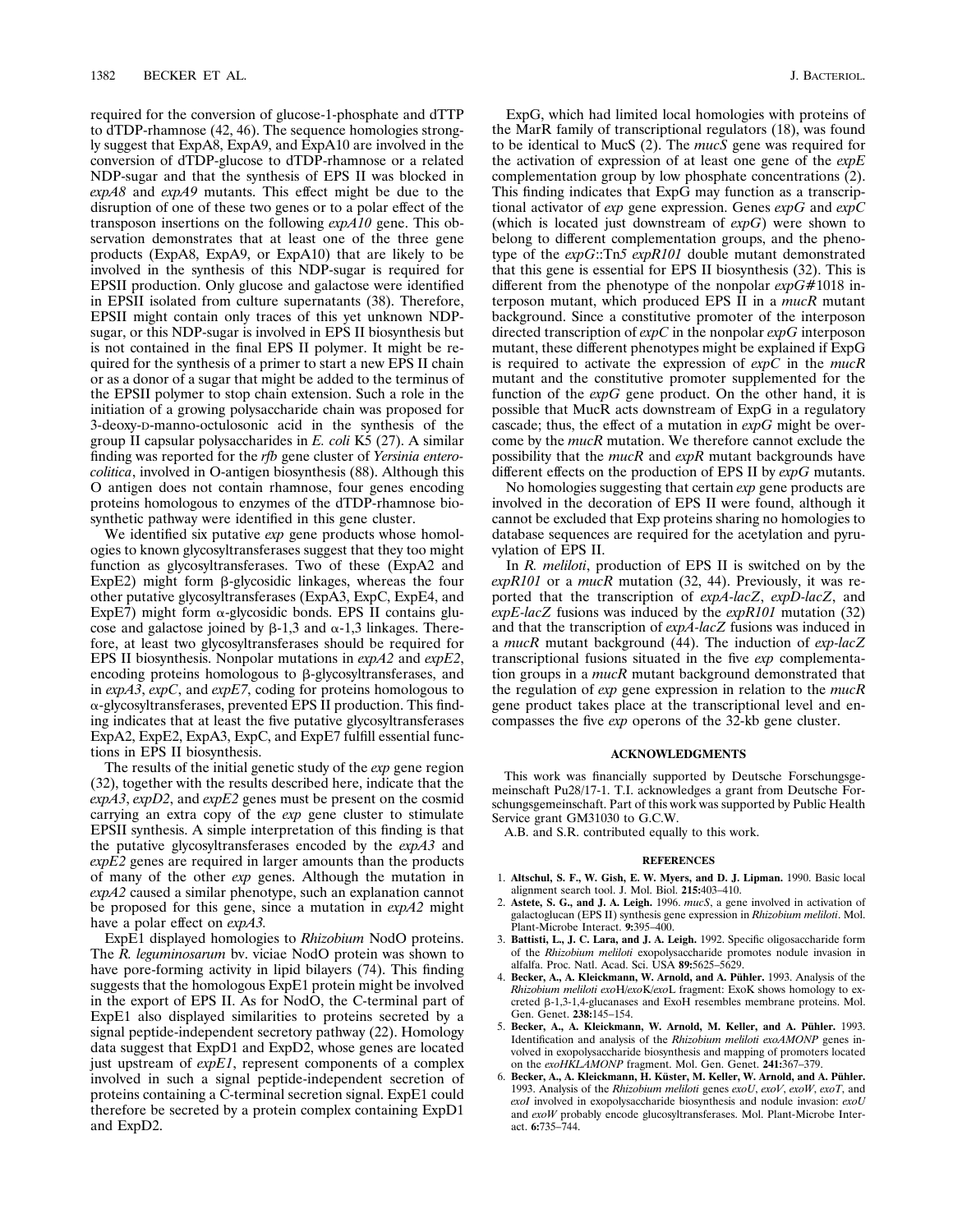- 7. Becker, A., K. Niehaus, and A. Pühler. 1995. Low molecular weight succinoglycan is predominantly produced by *Rhizobium meliloti* strains carrying a mutated ExoP protein characterized by a periplasmic N-terminal and a missing C-terminal domain. Mol. Microbiol. **16:**191–203.
- 8. Becker, A., H. Küster, K. Niehaus, and A. Pühler. 1995. Extension of the *Rhizobium meliloti* succinoglycan biosynthesis gene cluster: identification of the *exsA* gene encoding an ABC transporter protein, and the *exsB* gene which probably codes for a regulator of succinoglycan biosynthesis. Mol. Gen. Genet. **249:**487–497.
- 9. Becker, A., M. Schmidt, W. Jäger, and A. Pühler. 1995. New gentamicin resistance and *lacZ* promoter-probe cassettes suitable for insertion mutagenesis and generation of transcriptional fusions. Gene **162:**37–39.
- 10. **Beringer, J. E.** 1974. R factor transfer in *Rhizobium leguminosarum*. J. Gen. Microbiol. **84:**188–198.
- 11. **Brewin, N. J.** 1991. Development of the legume root nodule. Annu. Rev. Cell Biol. **7:**191–226.
- 12. Buendia, A. M., B. Enenkel, R. Köplin, K. Niehaus, W. Arnold, and A. Pühler. 1991. The *Rhizobium meliloti exoZ/exoB* fragment of megaplasmid 2: ExoB functions as a UDP-glucose-4-epimerase and ExoZ shows homology to NodX of *Rhizobium leguminosarum* biovar *viciae* strain TOM. Mol. Microbiol. **5:**1519–1530.
- 13. **Bullock, W. C., J. M. Fernandez, and J. M. Short.** 1987. XL1-Blue: a high efficient plasmid transforming *recA Escherichia coli* strain with beta-galactosidase selection. BioTechniques **5:**376–379.
- 14. Casse, F., C. Boucher, J. S. Julliot, M. Michel, and J. Dénarié. 1979. Identification and characterization of large plasmids in *Rhizobium meliloti* using agarose gel electrophoresis. J. Bacteriol. **113:**229–242.
- 15. **Charles, T. C., and T. M. Finan.** 1991. Analysis of a 1600-kilobase *Rhizobium meliloti* megaplasmid using defined deletions generated *in vivo*. Genetics **127:**5–20.
- 16. **Clarke, B. R., D. Bronner, W. J. Keenleyside, W. B. Severn, J. C. Richards, and C. Whitfield.** 1995. Role of Rfe and RfbF in the initiation of biosynthesis of D-galactan I, the lipopolysaccharide O antigen from *Klebsiella pneumoniae* serotype O1. J. Bacteriol. **177:**5411–5418.
- 17. **Cohen, S. P., H. Hachler, and S. B. Levy.** 1993. Genetic and functional analysis of the multiple antibiotic resistance (*mar*) locus in *Escherichia coli*. J. Bacteriol. **175:**1484–1492.
- 18. **Dehoux, P., and P. Cossart.** 1995. Homologies between salmolysin and some bacterial regulatory proteins. Mol. Microbiol. **15:**591–592.
- 19. **del Castillo, I., J. E. Gonza´lez-Pastor, J. L. San Milla´n, and F. Moreno.** 1991. Nucleotide sequence of the *Escherichia coli* regulatory gene *mprA* and construction and characterization of *mprA*-deficient mutants. J. Bacteriol. **173:** 3924–3929.
- 20. **Deleplaire, P., and C. Wandersman.** 1989. Protease secretion by *Erwinia chrysanthemi*. J. Biol. Chem. **264:**9083–9089.
- 21. **Dinh, T., I. T. Paulsen, and M. H. S. Saier, Jr.** 1994. A family of extracytoplasmic proteins that allow transport of large molecules across the outer membranes of gram-negative bacteria. J. Bacteriol. **176:**3825–3831.
- 22. **Economou, A., W. D. O. Hamilton, A. W. B. Johnston, and J. A. Downie.** 1990. The *Rhizobium* nodulation gene  $nodO$  encodes a  $\text{Ca}^{2+}$ -binding protein that is exported without N-terminal cleavage and is homologous to haemolysin and related proteins. EMBO J. **9:**349–354.
- 23. **Eisenberg, D., E. Schwarz, M. Komaromy, and R. Wall.** 1984. Analysis of membrane and surface protein sequences with the hydrophobic moment plot. J. Mol. Biol. **179:**125–142.
- 24. **Fath, M. J., and R. Kolter.** 1993. ABC transporters: bacterial exporters. Microbiol. Rev. **57:**995–1017.
- 25. **Fellay, R., J. Frey, and H. Krisch.** 1987. Interposon mutagenesis of soil and water bacteria: a family of DNA fragments designed for *in vitro* insertional mutagenesis of Gram-negative bacteria. Gene **52:**147–154.
- 26. **Felmlee, T., S. Pellett, and R. A. Welsh.** 1985. *Escherichia coli* chromosomal hemolysin is released extracellularly without cleavage of a signal peptide. J. Bacteriol. **163:**88–93.
- 27. **Finke, A., D. A. Bronner, A. V. Nikolaev, B. Jann, and K. Jann.** 1991. Biosynthesis of the *Escherichia coli* K5 polysaccharide, a representative of group II capsular polysaccharides: polymerization in vitro and characterization of the product. J. Bacteriol. **173:**4088–4094.
- 28. **Fleischmann, R. D., M. D. Adams, O. White, R. A. Clayton, E. F. Kirkness, A. R. Kerlavage, C. J. Bult, J.-F. Tomb, B. A. Dougherty, J. M. Merrick, K. McKenney, G. Sutton, W. FitzHugh, C. A. Fields, J. D. Gocayne, J. D. Scott, R. Shirley, L.-I. Liu, A. Glodek, J. M. Kelley, J. F. Weidman, C. A. Phillips, T. Spriggs, E. Hedblom, M. D. Cotton, T. R. Utterback, M. C. Hanna, D. T. Nguyen, D. M. Saudek, R. C. Brandon, L. D. Fine, J. L. Fritchman, J. L. Fuhrmann, N. S. M. Geoghagen, C. L. Gnehm, L. A. McDonald, K. V. Small, C. M. Fraser, H. O. Smith, and J. C. Venter.** 1995. Whole-genome random sequencing and assembly of *Haemophilus influenzae* Rd. Science **269:**496– 512.
- 29. **Franssen, H., I. Vijn, W.-C. Yang, and T. Bisseling.** 1992. Development and aspects of the *Rhizobium*-legume symbiosis. Plant Mol. Biol. **19:**89–107.
- 30. **Fuqua, C., and S. C. Winans.** Localization of OccR-activated and TraRactivated promoters that express two ABC-type permeases and the *tra*R gene of Ti plasmid pTiR10. Mol. Microbiol., in press.
- 31. **Garnier, J., D. J. Osguthorpe, and B. Robson.** 1978. Analysis of the accuracy and implications of simple methods for predicting the secondary structure of globular proteins. J. Mol. Biol. **120:**97–120.
- 32. **Glazebrook, J., and G. C. Walker.** 1989. A novel exopolysaccharide can function in place of the calcofluor-binding exopolysaccharide in nodulation of alfalfa by *Rhizobium meliloti*. Cell **56:**661–672.
- 33. **Glucksmann, M. A., T. L. Reuber, and G. C. Walker.** 1993. Family of glycosyltransferases needed for the synthesis of succinoglycan by *Rhizobium meliloti*. J. Bacteriol. **175:**7033–7044.
- 34. **Glucksmann, M. A., T. L. Reuber, and G. C. Walker.** 1993. Genes needed for the modification, polymerization, export, and processing of succinoglycan by *Rhizobium meliloti*: a model for succinoglycan biosynthesis. J. Bacteriol. **175:** 7045–7055.
- 35. Göhmann, S., P. A. Manning, C. A. Alpert, M. J. Walker, and K. N. Timmis. 1994. Lipopolysaccharide O-antigen biosynthesis in *Shigella dysenteriae* serotype 1: analysis of the plasmid-carried *rfp* determinant. Microb. Pathog. **16:**53–64.
- 36. **Gonza´lez, J. E., B. L. Reuhs, and G. C. Walker.** 1996. Low molecular weight EPS II of *Rhizobium meliloti* allows nodule invasion in *Medicago sativa*. Proc. Natl. Acad. Sci. USA **93:**8636–8641.
- 37. **Henikoff, S.** 1984. Unidirectional digestions with exonuclease III creates targeted breakpoints for DNA sequencing. Gene **28:**351–359.
- 38. **Her, G.-R., J. Glazebrook, G. C. Walker, and V. N. Reinhold.** 1990. Structural studies of a novel exopolysaccharide produced by a mutant of *Rhizobium meliloti* Rm1021. Carbohydr. Res. **198:**305–312.
- 39. **Holland, I. B.** 1990. Haemolysin secretion from *E. coli*. Biochimie **72:**131– 141.
- 40. Hussain, K., E. J. Elliot, and G. P. C. Salmond. 1987. The ParD<sup>-</sup> mutant of *Escherichia coli* also carries a *gyrA*am mutation. The complete sequence of *gyrA*. Mol. Microbiol. **1:**259–273.
- 41. **Hussain, M., and J. Lenard.** 1991. Characterization of PDR4, a *Saccharomyces cerevisiae* gene that confers pleiotropic drug resistance in high copy number. Gene **101:**149–152.
- 42. **Jiang, X.-M., B. Neal, F. Santiago, S. J. Lee, L. K. Romana, and P. R. Reeves.** 1991. Structure and sequence of the *rfb* (O antigen) gene cluster of *Salmonella* serovar *typhimurium* (strain LT2). Mol. Microbiol. **5:**695–713.
- 43. **Johnston, M., S. Andrews, R. Brinkman, J. Cooper, H. Ding, J. Dover, Z. Du, A. Favello, L. Fulton, S. Gattung, C. Geisel, J. Kirsten, T. Kucaba, L. Hillier, M. Jier, L. Johnston, Y. Langston, P. Latreille, E. J. Louis, C. Macri, E. Mardis, S. Menezes, L. Mouser, M. Nhan, L. Rifkin, L. Riles, H. St. Peter, E. Trevaskis, K. Vaughan, D. Vignati, L. Wilcox, P. Wohlman, R. Waterston, R. Wilson, and M. Vaudin.** 1994. Complete nucleotide sequence of *Saccharomyces cerevisiae* chromosome VIII. Science **265:**2077–2082.
- 44. **Keller, M., A. Roxlau, W. M. Weng, M. Schmidt, J. Quandt, K. Niehaus, D.** Jording, W. Arnold, and A. Pühler. 1995. Molecular analysis of the *Rhizobium meliloti mucR* gene regulating the biosynthesis of the exopolysaccharide succinoglycan and galactoglucan. Mol. Plant-Microbe Interact. **8:**267–277.
- 45. **Kessler, C.** 1992. Nonradioactive labeling and detection of biomolecules. Springer-Verlag, Berlin, Germany.
- 46. **Köplin, R., G. Wang, B. Hötte, U. Priefer, and A. Pühler.** 1993. A 3.9-kb DNA region of *Xanthomonas campestris* pv. *campestris* that is necessary for lipopolysaccharide production encodes a set of enzymes involved in the synthesis of dTDP-rhamnose. J. Bacteriol. **175:**7786–7792.
- 47. **Koronakis, V., E. Koronakis, and C. Hughes.** 1989. Isolation of the Cterminal signal directing export of *E. coli* haemolysin protein across both membranes. EMBO J. **8:**595–605.
- 48. Létoffé, S., P. Delepelaire, and C. Wandersman. 1990. Protease secretion by *Erwinia chrysanthemi*: the specific secretion functions are analogous to those of *Escherichia coli* alpha-haemolysin. EMBO J. **9:**1375–1382.
- 49. **Le´toffe´, S., P. Delepelaire, and C. Wandersman.** 1991. Cloning and expression of the *Serratia marcescens* metalloprotease: secretion of the protease from *Escherichia coli* in the presence of *Erwinia chrysanthemi* protease secretion function. J. Bacteriol. **173:**2160–2166.
- 50. **Long, S., J. W. Reed, J. Himawan, and G. C. Walker.** 1988. Genetic analysis of a cluster of genes required for synthesis of the Calcofluor-binding exopolysaccharide of *Rhizobium meliloti*. J. Bacteriol. **170:**4239–4248.
- 51. **Ludwig, A., T. Jarchau, R. Benz, and W. Goebel.** 1988. The repeat domain of *Escherichia coli* haemolysin (HlyA) is responsible for ist  $Ca^{2+}$ -dependent binding to erythrocytes. Mol. Gen. Genet. **214:**553–561.
- 52. **MacLachlan, P. R., S. K. Kadam, and K. E. Sanderson.** 1991. Cloning, characterization, and DNA sequence of the *rfaLK* region for lipopolysaccharide synthesis in *Salmonella typhimurium* LT2. J. Bacteriol. **173:**7151– 7163.
- 53. **Marklund, B.-I., J. M. Tennent, E. Garcia, A. Hamers, M. Båga, F. Lindberg, W. Gaastra, and S. Normark.** 1992. Horizontal gene transfer of the *Escherichia coli pap* and *prs* pili operons as a mechanism for the development of tissue-specific adhesive properties. Mol. Microbiol. **6:**2225–2242.
- 54. Masepohl, B., W. Klipp, and A. Pühler. 1988. Genetic characterization and sequence analysis of the duplicated *nifA/nifB* gene region of *Rhodobacter capsulatus*. Mol. Gen. Genet. **212:**27–37.
- 55. **Meade, H. M., S. R. Long, G. B. Ruvkun, S. E. Brown, and F. M. Ausubel.** 1982. Physical and genetic characterization of symbiotic and auxotrophic